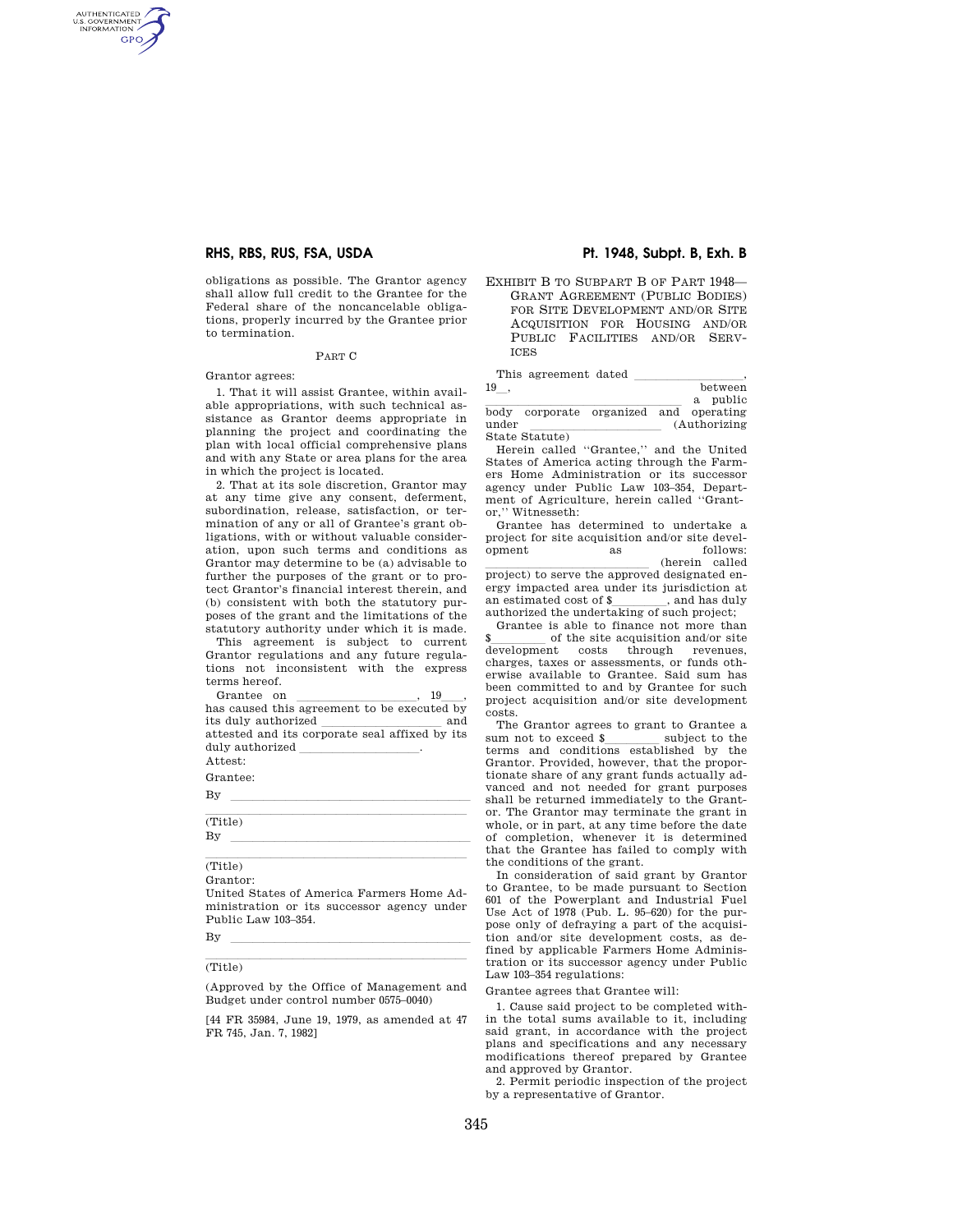**Pt. 1948, Subpt. B, Exh. B 7 CFR Ch. XVIII (1–1–09 Edition)** 

3. Make the housing or public facility or services available to all persons in Grantee's servce area without regard to race, color, national origin, religion, sex, marital status, age, physical or mental handicap.

4. Use the real property including land and land improvements for authorized purposes of the grant as long as needed.

a. The Grantee shall obtain approval of the Grantor before using the real property for other purposes when the Grantee determines that the property is no longer for the original purposes.

b. When the real property is no longer needed as provided above, return all real property furnished or purchased wholly with Federal grant funds to the Grantor. In the case of property purchased in part with Federal grant funds, the Grantee may be permitted to take title to the Federal interest therein upon compensating the Federal Government for its fair share of the property. The Federal share of the property shall be the amount computed by applying the percentage of the Federal Participation in the total cost of the grant program for which the property was acquired to the current fair market value of the property.

5. Not use grant funds to replace any financial support previously provided or assured from any other source. The Grantee agrees that the general level of expenditure by the Grantee for the benefit of program area and/ or program covered by this agreement shall be maintained and not reduced as a result of the Federal share funds received under this grant.

6. Not use grant funds to pay for construction costs of housing or public facilities.

This Grant Agreement covers the following described real property (use continuation sheets as necessary).

7. Abide by the following conditions pertaining to nonexpendable personal property which is furnished by the Grantor or acquired wholly or in part with Grant Funds.

a. The Grantee shall retain such property as long as there is a need for the property to accomplish the purpose of the grant. When there is no longer a need for the property to accomplish the purpose of the grant, the Grantee shall use the property in connection with other Federal grants it has received in the following order of priority.

(1) Other grant of the Grantor needing the property.

(2) Grants of other Federal agencies needing the property.

b. When the Grantee no longer has need for the property in any of its Federal grant programs, the property may be used for its own official activities in accordance with the following standards:

(1) Nonexpendable property with an acquisition cost of less than \$500 and used four years or more. The Grantee may use the property for its own official activities without reimbursement to the Federal Government or sell the property and retain the proceeds.

(2) All other nonexpendable property. The Grantee may retain the property for its own use provided that a fair compensation is made to the Grantor. The amount of compensation shall be computed by applying the percentage of the Grantor participation in the grant program to the current fair market value of the property as determined by the Grantor.

c. If the Grantee has no need for the property, disposition shall be made as follows:

(1) Nonexpendable property with an acquisition cost of \$1,000 or less. Except for that property which meets the criteria of b(1) above, the Grantee shall sell the property and reimburse the Grantor an amount which is computed in accordance with (3) below.

(2) Nonexpendable property with an acquisition cost of over \$1,000. The Grantee shall request disposition instructions from Grantor.

(3) If disposition instructions are not issued within 120 days after reporting, the Grantee shall sell the property and reimburse the Grantor an amount which is computed by applying the percentage of the Grantor participation in the grant program to the sales proceeds. Further, the Grantee shall be permitted to retain \$100 or ten percent of the proceeds, whichever is greater, for the Grantee's selling and handling expenses.

d. The Grantee's property management standards for nonexpendable personal property shall also include:

(1) Property records which accurately provide for: a description of the property; manufacturer's serial number or other identification number; acquisition date and cost; sources of the property; and ultimate disposition data including sales price or the method used to determine current fair market value if the Grantee reimburses the Grantor for its share.

(2) A physical inventory of property shall be taken and the result reconciled with the property records at least once every two years to verify the existence, current utilization, and continued need for the property.

(3) A control system shall be in effect to insure adequate safeguards to prevent loss, damage, or theft to the property shall be investigated and fully documented.

(4) Adequate maintenance procedures shall be implemented to keep the property in good condition.

(5) Proper sales procedures shall be established for unneeded property which would provide for competition to the extent practicable and result in the highest possible return.

This Grant Agreement covers the following described nonexpendable property (use continuation sheets as necessary).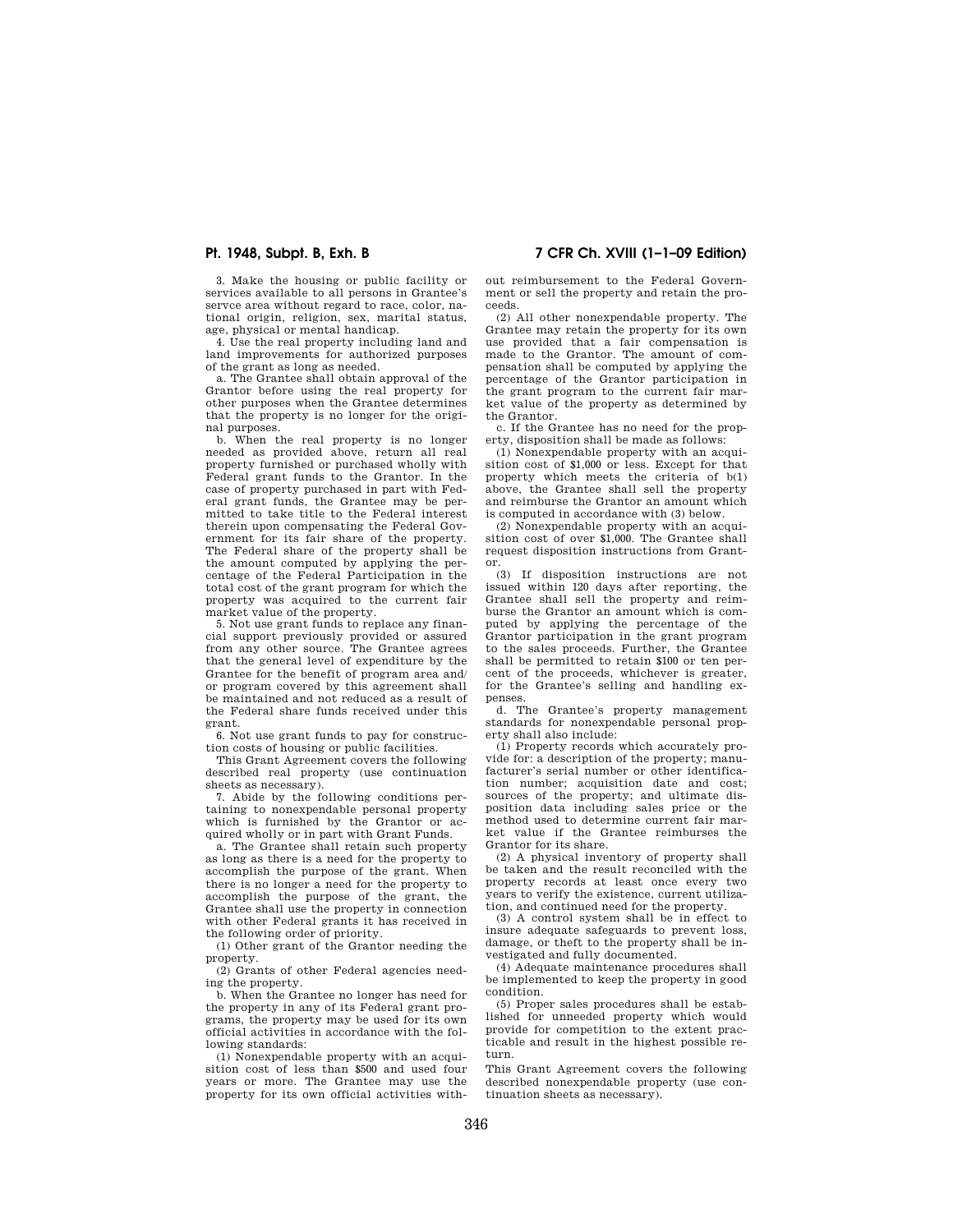## **RHS, RBS, RUS, FSA, USDA Pt. 1948, Subpt. B, Exh. B**

8. Provide Financial Management Systems which will include:

(a) Accurate, current, and complete disclosure of the financial results of each grant. Financial Reporting will be on an accrual basis.

(b) Records which identify adequately the source and application of funds for grantsupporting activities. Those records shall contain information pertaining to grant awards and authorizations, obligations, unobligated balances, assets, liabilities, outlays, and income.

(c) Effective control over and accountability for all funds, property and other assets. Grantees shall adequately safeguard all such assets and shall assure that they are used solely for authorized purposes.

(d) Accounting records supported by source documentation.

9. Retain financial records, supporting documents, statistical records, and all other records pertinent to the grant for a period of at least three years after grant closing except that the records shall be retained beyond the three-year period if audit findings have not been resolved. Microfilm copies may be substituted in lieu of original records. The Grantor and the Comptroller General of the United States, or any of their duly authorized representatives, shall have access to any books, documents, papers, and records of the Grantee governments which are pertinent to the specific grant program for the purpose of making audit, examination, excerpts and transcripts.

10. Provide information as requested by the Grantor to determine the need for and complete any necessary Environmental Impact Statements.

11. Provide an audit report prepared in sufficient detail to allow the Grantor to determine that funds have been used in compliance with the proposal, any applicable laws and regulations and this agreement.

12. Agree to account for and to return to Grantor interest earned on grant funds pending their disbursement for program purposes when the Grantee is a unit of local government. States and agencies of instrumentalities of states shall not be held accountable for interest earned on grant funds pending their disbursement.

13. Not encumber, transfer, or dispose of the property or any part thereof, furnished by the Grantor or acquired wholly or in part with Grantor funds without the written consent of the Grantor except as provided in item 5 above.

14. Provide Grantor with such periodic reports as it may require and permit periodic inspection of its operations by a designated representative of the Grantor.

15. Execute Form FHA 400–1, ''Equal Opportunity Agreement,'' Form FHA 400–4, ''Nondiscrimination Agreement,'' and any other agreements required by Grantor to imple-

ment the civil rights requirements. If any such form has been executed by Grantee as a result of a loan being made to Grantee by Grantor contemporaneously with the making of this grant, another form of the same type need not be executed in connection with this grant.

16. Include in all contracts for construction or repair a provision for compliance with the Copeland ''Anti-Kick Back'' Act (18 USC 874) as supplemented in Department of Labor regulations (29 CFR, part 3). The Grantee shall report all suspected or reported violations to the Grantor.

17. In Contracts in excess of \$2,000 and in other contracts in excess of \$2,500 which involve the employment of mechanics or laborers, to include a provision for compliance with sections 103 and 107 of the Contract Work Hours and Safety Standards Act (40 USC 327–330) as supplemented by Department of Labor regulations (29 CFR, part 5).

18. Include in all contracts in excess of \$2,500 a provision for compliance with applicable regulations and standards of the Cost of Living Council in establishing wages and prices. Grantee shall report any violations of such regulation and standards to the Grantor and the local Internal Revenue Service field office.

19. Include in all contracts in excess of \$100,000 a provision for compliance with all applicable standards, orders, or regulations issued pursuant to the Clear Air Act of 1970. Violations shall be reported to the Grantor and the Regional Office of the Environmental Protection Agency.

20. Upon any default under its representations or agreements set forth in this instrument, Grantee, at the option and the demand of Grantor, will, to the extent legally permissible, repay to Grantor forthwith the original principal amount of the grant stated hereinabove, with interest at the rate of five per centum per annum from the date of the default. The provisions of this Grant Agreement may be enforced by Grantor at its option and without regard to prior waivers by it of previous defaults of Grantee, by judicial proceedings to require specific performance of the terms of this Grant Agreement or by such other proceedings in law or equity, in either Federal or State courts, as may be deemed necessary by Grantor to assure compliance with the provisions of this Grant Agreement and the laws and regulations under which this grant is made.

21. That no member of Congress shall be admitted to any share or part of this grant or any benefit that may arise therefrom; but this provision shall not be construed to bar as a contractor under the grant a publicly held corporation whose ownership might include a member of Congress.

22. That all non-confidential information resulting from its activities shall be made